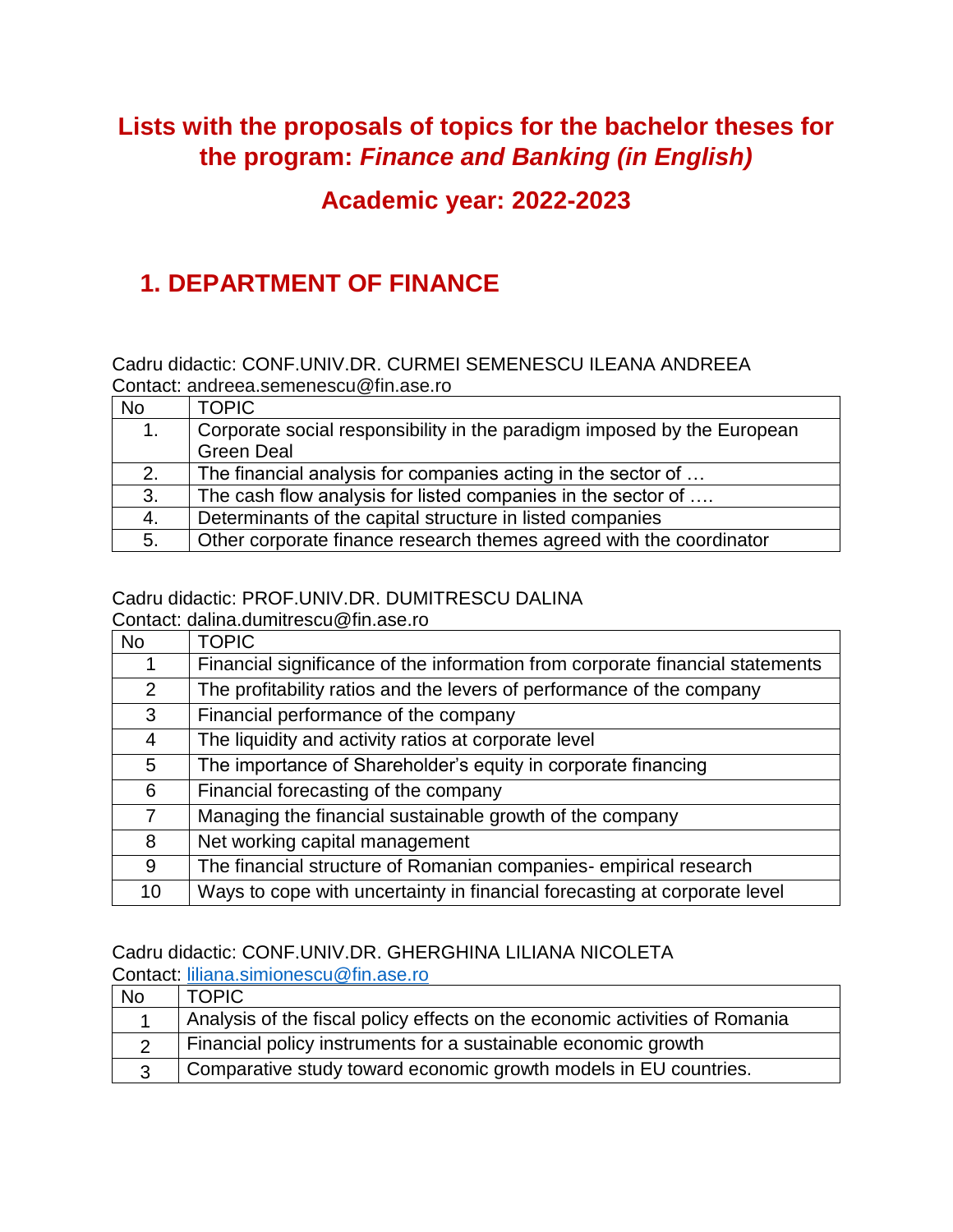|                | Study on the effects of budgetary performance indicators and remuneration in |
|----------------|------------------------------------------------------------------------------|
| 4              | public institutions.                                                         |
| 5              | The Effects of Financial Policies on Public Debt.                            |
|                | Study regarding the impact of exogenous and endogenous factors on            |
| 6              | economic growth.                                                             |
| $\overline{7}$ | Study on the contribution of the capital market to economic growth.          |
| 8              | Factors that influence company performance                                   |
| 9              | Government revenue Sustainability at EU level                                |
| 10             | A study on the EU's financial policy objectives.                             |

### Cadru didactic: CONF.UNIV.DR. GYORGY ATILLA

Contact: [attila.gyorgi@fin.ase.ro](mailto:attila.gyorgi@fin.ase.ro)

| No            | <b>TOPIC</b>                         |
|---------------|--------------------------------------|
|               | Medium and long term budgeting       |
| $\mathcal{P}$ | Programm budgeting                   |
| 3             | Cash budgeting vs. accrual budgeting |
| 4             | Public finance during pandemics      |
| 5             | Public finance during wars           |

# Cadru didactic: CONF.UNIV.DR. IORGULESCU FILIP TEODOR

Contact: [filip.iorgulescu@fin.ase.ro](mailto:filip.iorgulescu@fin.ase.ro)

| Nr. crt. | <b>TOPIC</b>                                                               |
|----------|----------------------------------------------------------------------------|
|          | Analyzing and forecasting the financial performance of a company           |
|          | Comparative analysis of the main companies that operate in an economic     |
| 2        | sector                                                                     |
| 3        | Evaluating the risk and return of a company                                |
| 4        | Financial criteria for evaluating and selecting investment projects        |
|          | Portfolio management models applied at the Bucharest Stock Exchange (or    |
| 5.       | other stock exchanges)                                                     |
| 6        | Methods for evaluating cultural heritage                                   |
|          | Students may also choose other topics from the areas of Corporate Finance, |
|          | Investments and Financial Markets, based on a prior discussion with the    |
|          | professor                                                                  |

## Cadru didactic: LECT.UNIV.DR. KAGITCI MERAL

Contact: [meral.kagitci@ase.ro](mailto:meral.kagitci@ase.ro)

| No. | <b>TOPIC</b>                                            |
|-----|---------------------------------------------------------|
|     | Economic growth and public debt                         |
|     | A comparative analysis of public debt in European Union |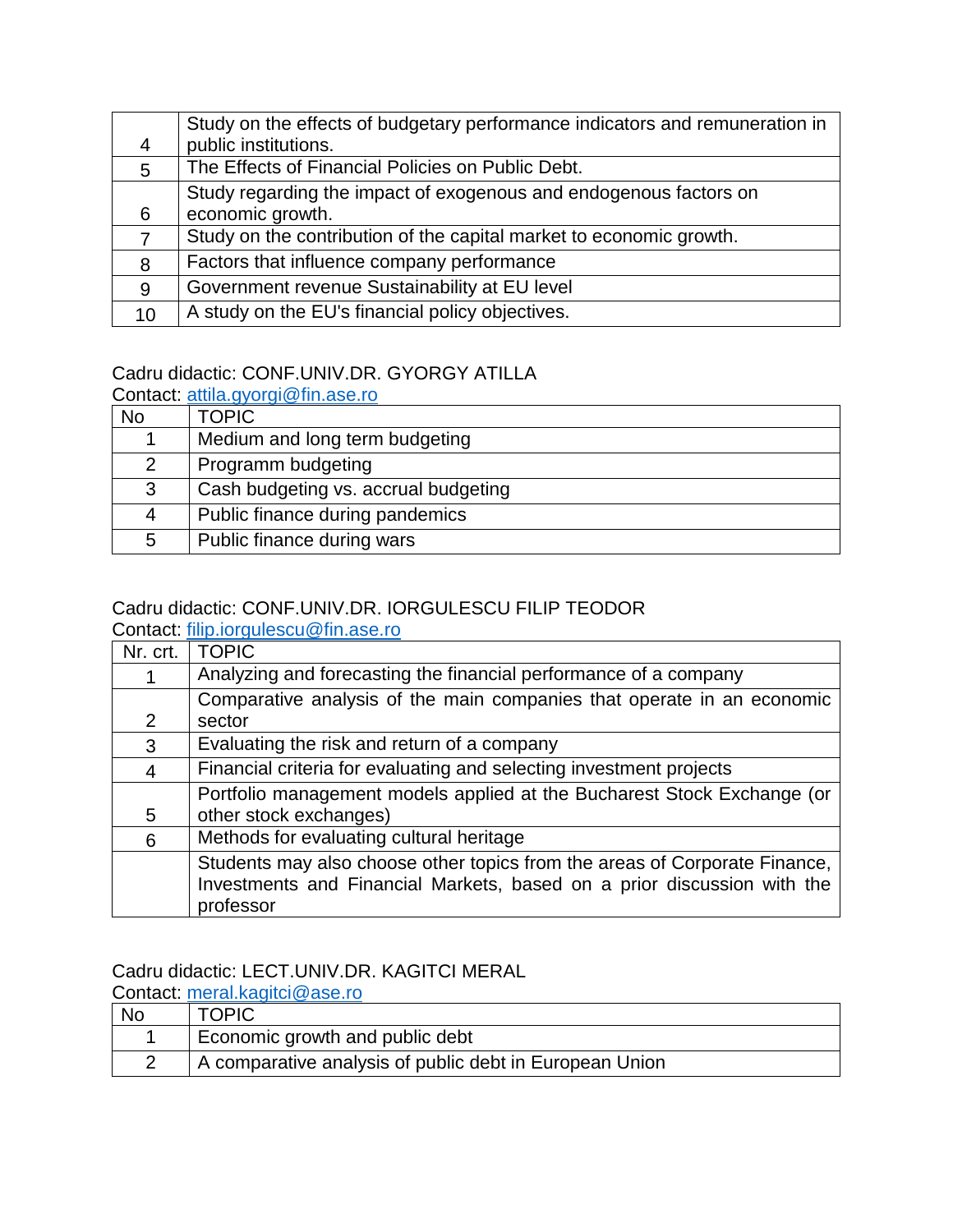| 3                 | Economic growth before and after financial crises . A comparative analysis<br>considering the crises |
|-------------------|------------------------------------------------------------------------------------------------------|
| 4                 | Fiscal evasion in Romania and its impact on national economy                                         |
| 5                 | A comparative analysis of the economic growth within European Union                                  |
| 6                 | The absorption of EU funds and its impact on national economy                                        |
| $\overline{7}$    | Foreign Direct Investments and their impact on eonomic growth                                        |
| 8                 | Financial analysis with the use of financial statements of the companies from<br>X field             |
| 9                 | The financial performance analysis of the companies from X field with the<br>use of financial ratios |
| 10                | The analysis of investments with the use of feasibility plan                                         |
| 11                | The analysis of influencing factors of performance of companies from<br>X sector                     |
| $12 \overline{ }$ | The analysis of influencing factors of risk of companies from X sector                               |

## Cadru didactic: LECT.UNIV.DR. LAZĂR PAULA

Contact: [paula.lazar@fin.ase.ro](mailto:paula.lazar@fin.ase.ro)

| <b>No</b>      | <b>TOPIC</b>                                                                                                       |
|----------------|--------------------------------------------------------------------------------------------------------------------|
|                | Direct taxes evolution at  (national / European / OECD / BRICS) level                                              |
| $\overline{2}$ | Indirect taxes evolution at  (national / European / OECD / BRICS) level                                            |
| 3              | Social contributions evolution at                                                                                  |
| $\overline{4}$ | Taxation trend at  (national / European / OECD / BRICS) level                                                      |
| 5              | Evolution of public expenditures in the field  (a field of analysis will be                                        |
|                | chosen after a preliminary discussion with the scientific coordinator)                                             |
| 6              | Budgetary deficits - present and perspectives (analysis at national,                                               |
|                | European or international level)                                                                                   |
| $\overline{7}$ | Wage income tax - comparisons at  (national /European) level                                                       |
| 8              | Corporate income tax - comparisons at  (national /European) level                                                  |
| 9              | Evolution of foreign direct investment flows at  (national / European /<br>OECD / BRICS) level and economic growth |
| 10             | Notă: temele prezentate sunt cu titlu orientativ, studenții își pot alege                                          |
|                | ori temă de cercetare din aria finanțelor publice, fiscalității și a                                               |
|                | finanțelor generale. În vederea definitivării alegerii temei este necesară                                         |
|                | o discuție cu profesorul coordonator și prezentarea unui CV și a unei                                              |
|                | scrisori de motivație pentru TOPIC avută în vedere - ambele se trimit                                              |
|                | pe adresa de mail paula.lazar@fin.ase.ro                                                                           |
|                |                                                                                                                    |

### Cadru didactic: PROF.UNIV.DR. MITRICĂ NELU EUGEN

Contact: [nelu.mitrica@fin.ase.ro](mailto:nelu.mitrica@fin.ase.ro)<br>No TOPIC **TOPIC** 1 Financial Policy in the Frame of General Equilibrium 2 Financial Equilibrium Correlations with the Other General Equilibrium **Components**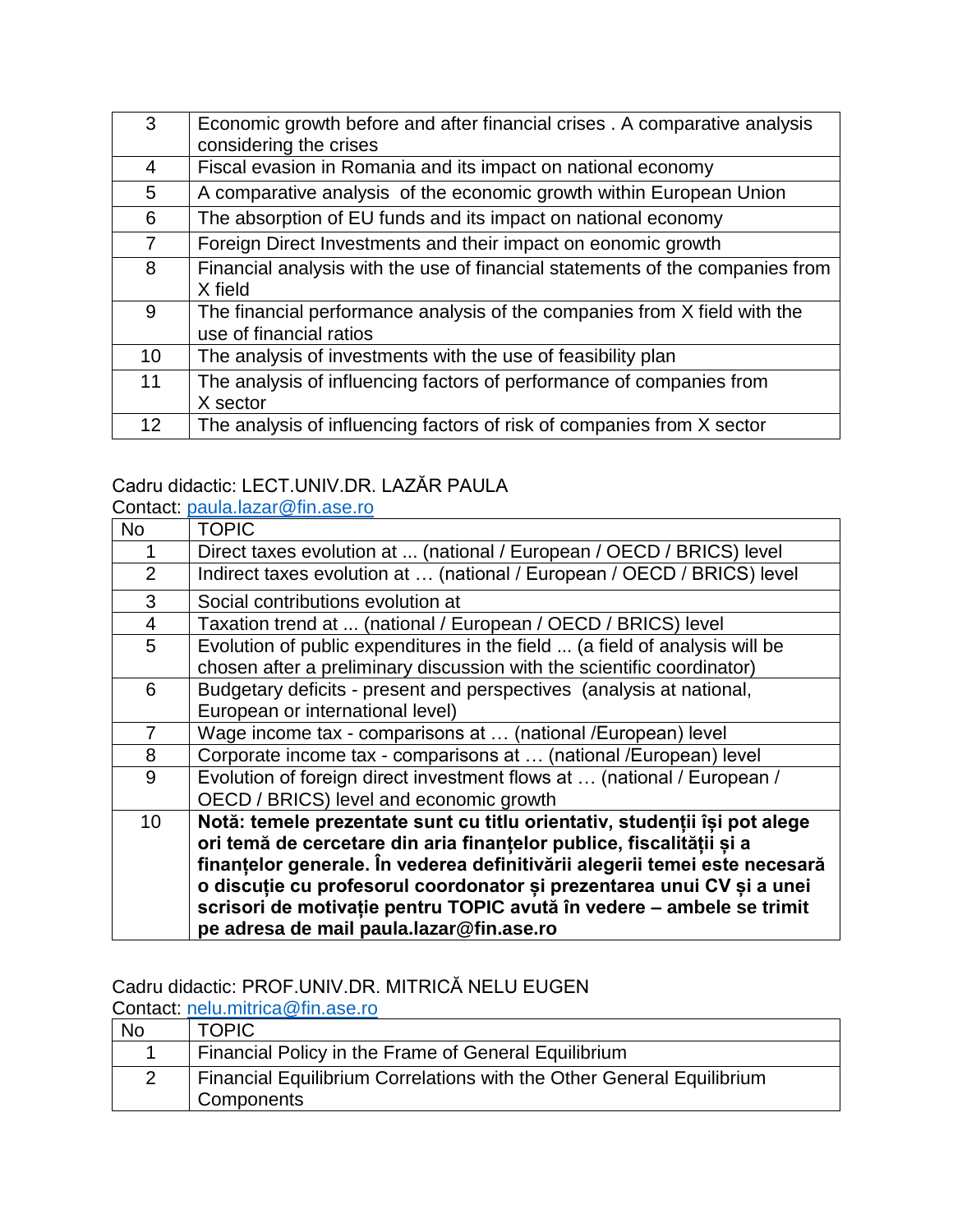| 3               | Drawing Feasibility Studies/Business Plans (for various projects/companies |
|-----------------|----------------------------------------------------------------------------|
|                 | involved in any business field)                                            |
| 4               | <b>Investment Projects Evaluation</b>                                      |
| $5^{\circ}$     | <b>Evaluation of Companies</b>                                             |
| 6               | <b>Companies Financial Analysis</b>                                        |
| $7^{\circ}$     | <b>Forensic Finance and Digital Analysis</b>                               |
| 8               | Financial Markets Efficiency - informational efficiency testing            |
| 9               | Cost Benefit Analysis - for Public/Private Investment Projects (and PPP)   |
| 10 <sup>°</sup> | Business Audit, a Modern Approach of the Financial Audit                   |

#### **Cadru didactic: Conf.univ.dr. MITROI Adrian adrian.mitroi@fin.ase.ro**

Graduation themes are supported by a demonstrative contribution of statistical analysis on databases. Inthe corporation in the investment strategy of the elements of Investor Psychology - about the personal, cultural, anthropological, family, environmental and educational aspects in consideration with the personal, professional life cycle and the edification of financial security, financial and economic constraints, dynamic aversion to risk.

Brief proposal of the topic and the email research approach: [adrian.mitroi@fin.ase.ro](mailto:adrian.mitroi@fin.ase.ro) **Proposals for topics for English -** undergraduate programs

| No crt         | Theme                                                                        |
|----------------|------------------------------------------------------------------------------|
|                | Practical applications for optimizing the process of allocating              |
|                | investment assets                                                            |
|                | Efficient management according to sysTOPICtic risk and the risk profile of   |
|                | the investment                                                               |
| $\overline{2}$ | Rational investment management of portfolios within personal finance         |
|                | Measuring the performance of individual and institutional investment         |
|                | portfolios                                                                   |
| 3              | The dilemma of the superiority of investment return of the active            |
|                | investment management vs the passive. Empirical, statistical, comparisons    |
|                | on markets, time series                                                      |
| $\overline{4}$ | Macroeconomics of the medical and economic crisis. Personal finance          |
|                | and the psychology of investing in the context of a pandemic economic        |
|                | crisis. Investing in inflationary times                                      |
| 5              | The investment dilemma of buying a home versus renting. Practical            |
|                | approaches, solutions of Personal and Behavioral Finance. The individual     |
|                | finances of the individual and the couple, the finances of the young         |
|                | generations. Digital and decentralized finance                               |
| 6              | Capital market - an indicator of economic conditions of the perception of    |
|                | the investor public. Correlations and causalities, statistical analyses with |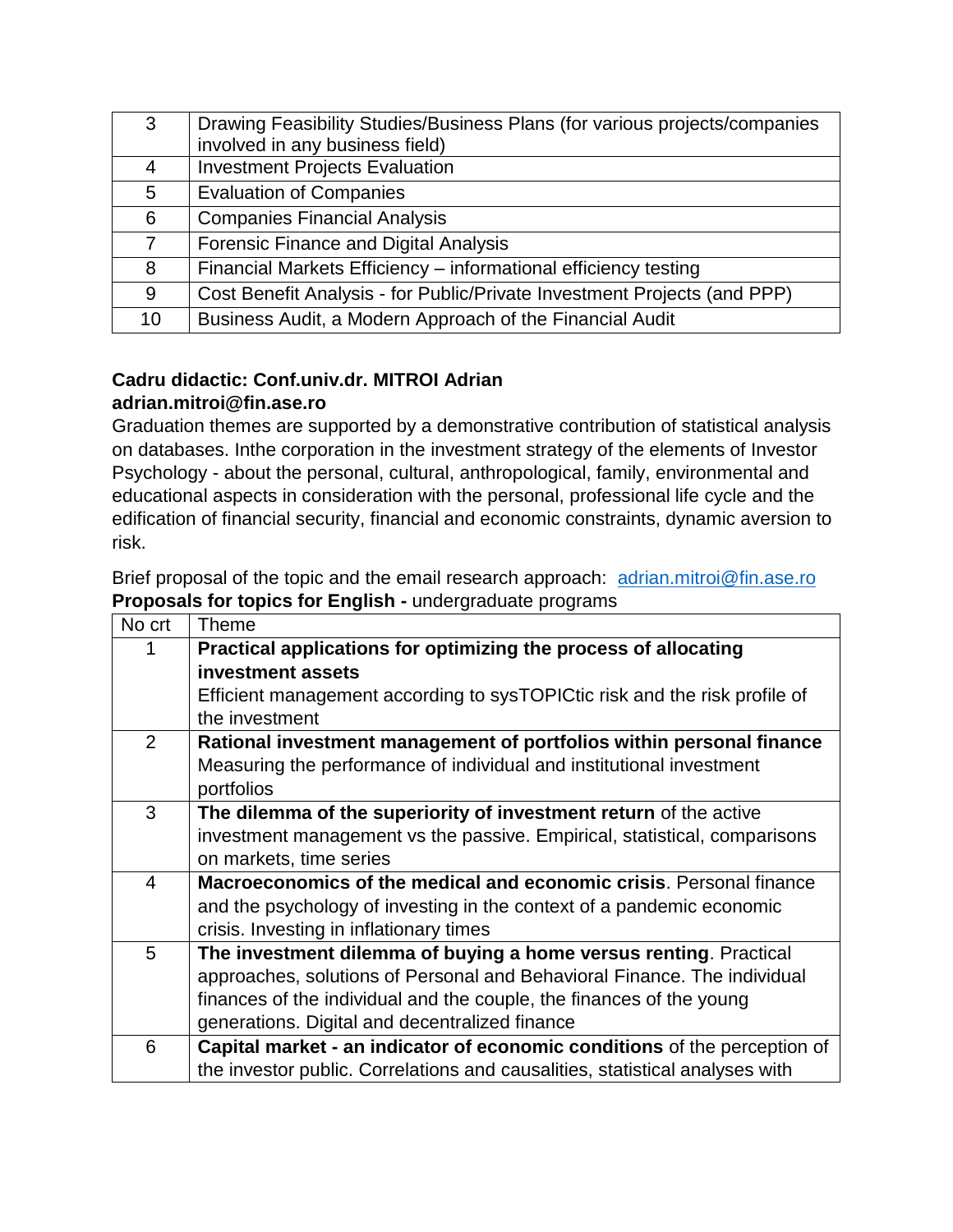|                | practical applicability. The role of economic expectations. Inflation        |
|----------------|------------------------------------------------------------------------------|
|                | expectations.                                                                |
| $\overline{7}$ | Management of investment portfolios with methods, techniques, and            |
|                | tools for evaluating the influence of psychological and social factors in    |
|                | financial and investment decisions                                           |
| 8              | Techniques for hedging the risk of financial investment behavior and         |
|                | financial management of investment portfolios. Prudent management of         |
|                | assets and liabilities                                                       |
| 9              | Principles and methods that are specific to the substantiation of the        |
|                | financing and management decision of an investment portfolio.                |
|                | Macroeconomic and market forecasting methods in the context of               |
|                | digitalization/decentralization of finances                                  |
| 10             | Lifelong financial advice - an integrated framework for the allocation of    |
|                | human capital and assets. The future of investment services and products,    |
|                | economic and financial intelligence, learning, and continuous investment is, |
|                | throughout life.                                                             |

### Cadru didactic: LECT.UNIV.DR. MOSCALU MARICICA

Contact: [maricica.moscalu@fin.ase.ro](mailto:maricica.moscalu@fin.ase.ro)

| <b>No</b>      | <b>TOPIC</b>                                                          |
|----------------|-----------------------------------------------------------------------|
|                | Study regarding the assessment of risk for companies in the  industry |
| $\overline{2}$ | Study regarding the risk and return for companies in the  industry    |
| 3              | Determinants of firm financial performance                            |
| $\overline{4}$ | The impact of the industry on the financial performance of companies  |
| 5              | Working capital management and firm profitability                     |
| 6              | Evaluating investment opportunities                                   |
| 7              | Investment appraisal under uncertainty                                |
| 8              | Determinants of firm capital structure                                |
| 9              | The impact of fiscal evasion on economic development                  |

### Cadru didactic: PROF.UNIV.DR. STOIAN ANDREEA- MARIA

Contact: [andreea.stoian@fin.ase.ro](mailto:andreea.stoian@fin.ase.ro) No **TOPIC** 1 Public finances and the impact on inequality of income distribution in the context of sustainable development 2 Public finance and macroeconomic stabilization in the context of recent economic and financial crisis 3 The causality between economic growth and goverment size 4 Study on the non-linear relationship between public spending and economic growth 5 On the impact of taxation on economic growth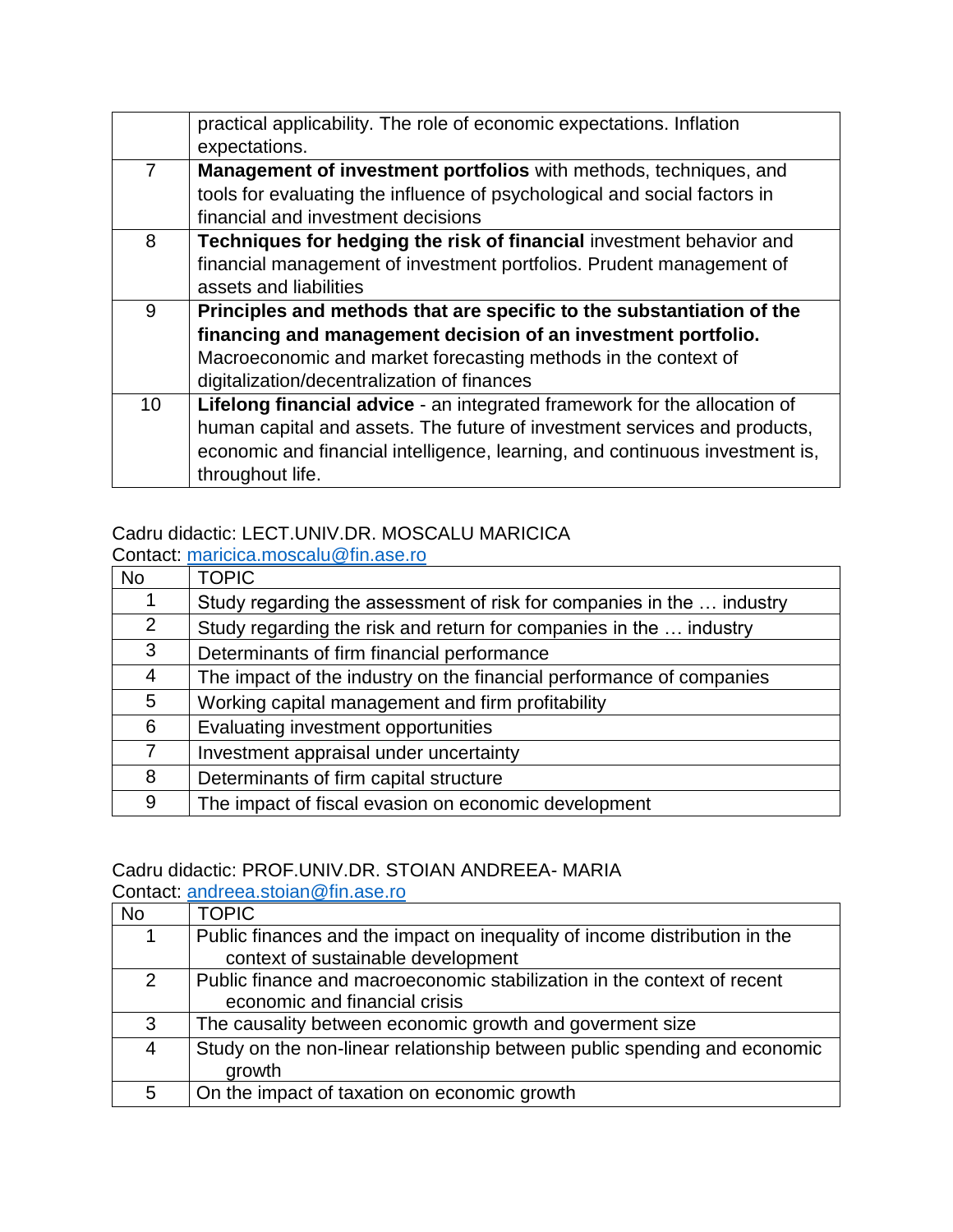| 6               | Public debt stabilization in the context of the recent health crisis         |
|-----------------|------------------------------------------------------------------------------|
| $\overline{7}$  | Analysis of the impact of climate change on public finances                  |
| 8               | Study on the correlation between environmental taxes and greenhouse gas      |
|                 | emissions in the Green Deal context                                          |
| 9               | Analysis of the public finance response to the current challenges determined |
|                 | by the COVID-19 pandemic and sustainable development                         |
| 10              | The impact of rising energy market prices on public finances                 |
| 11              | Analiza corelației dintre alfabetizarea financiară și dezvoltarea financiară |
| 12 <sub>2</sub> | Study on the relationship between financial fragility and financial literacy |
| 13              | The study of government spending in the European Union                       |
| 14              | The analysis of tax revenues in the European Union                           |
| 15              | The analysis of government debt in the European Union                        |
| 16              | The tudy of the budget balance in the European Union                         |
| 17              | Fiscal policy response to health crisis: a DSGE modelling with financial     |
|                 | friction - jointly with Prof. Cristina Bădărău (University of Bordeaux)      |
| 18              | Stylized facts of the government bonds – jointly with Prof. Denisa Radu      |
|                 | (University of Orleans)                                                      |
| 19              | Convergence of public expenditure on health in the European Union in the     |
|                 | context of the COVID-19 pandemic - jointly with Prof. Cornel Oros            |
|                 | (University of Poitiers)                                                     |

#### Cadru didactic: LECT.UNIV.DR.TULBURE NARCIS SORIN MARIUS Contact: [narcis.tubure@fin.ase.ro](mailto:narcis.tubure@fin.ase.ro)

| <b>TOPIC</b>                                                              |
|---------------------------------------------------------------------------|
| The financing policy of the company. Its impact on company value and      |
| financial performance                                                     |
| The dividend policy of the company. Its impact on company value and       |
| financial performance.                                                    |
| The investment policy of the company. Its impact on company value and     |
| financial performance.                                                    |
| Equity valuation models and their applications.                           |
| Debt valuation models and their applications.                             |
| Risk and return for portfolios of stocks / bonds.                         |
| Informational assymetry and the financial policies of the company.        |
| Socio-cultural factors and their impact on the financial policies of the  |
| company                                                                   |
| Valuation of direct investment projects.                                  |
| Techniques used in the financial planning of the company.                 |
| Notă: Pot fi acceptate și alte teme ce țin de finanțele corporative,      |
| evaluarea investițiilor directe ori finanțele comportamentale cu condiția |
| unei discuții prealabile cu conducătorul lucrării de licență.             |
|                                                                           |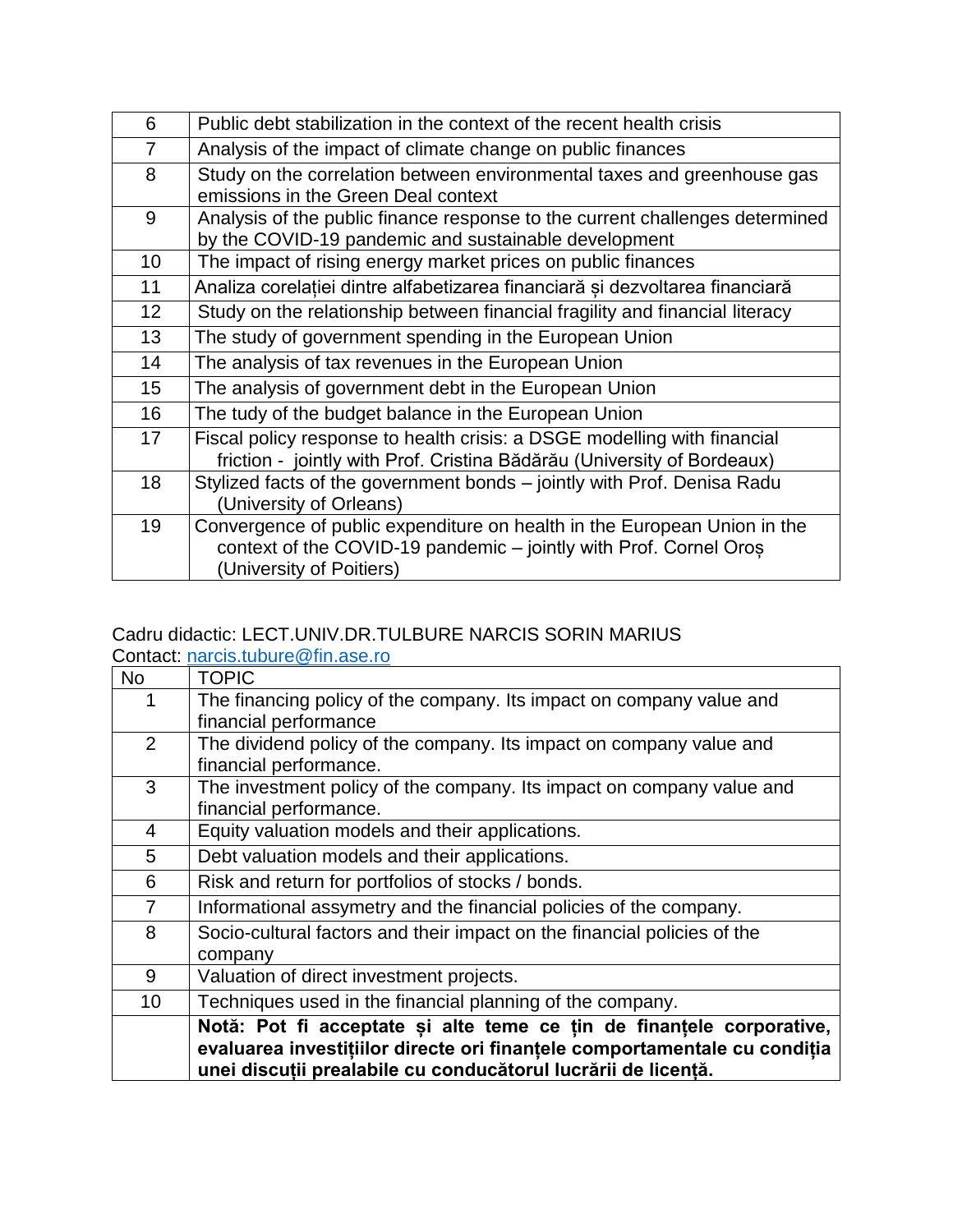# Cadru didactic: CONF.UNIV.DR.ȚIBULCĂ IOANA- LAURA

Contact: [ioana.tibulca@fin.ase.ro](mailto:ioana.tibulca@fin.ase.ro)

| <b>No</b> | <b>TOPIC</b>                                                           |
|-----------|------------------------------------------------------------------------|
| 1.        | The impact of fiscal policy on economic growth                         |
| 2.        | Sustainable economic growth                                            |
| 3.        | The impact of fiscal policy on the budget deficit                      |
| 4.        | Sustainable fiscal policy                                              |
| 5.        | Sustainable taxation versus optimal taxation                           |
| 6.        | Comparative analysis of the tax burden in a european context           |
| 7.        | Comparative analysis of the corporate income tax in a european context |
| 8.        | Effective corporate income tax rate                                    |
| 9.        | The evolution of the insurance market                                  |
| 10.       | The evolution of the compulsory insurance market                       |

### Cadru didactic: VINTILĂ Nicoleta, PhD, Associate Professor

Contact: [nicoleta.vintila@fin.ase.ro](mailto:nicoleta.vintila@fin.ase.ro)

| No              | <b>TOPIC</b>                                                               |
|-----------------|----------------------------------------------------------------------------|
| 1               | Romanian tax system - an European context comparative study                |
| 2               | Taxation related consequences of Romania's accession to the European       |
|                 | Union                                                                      |
| 3               | Personal income tax - an international context approach                    |
| $\overline{4}$  | Personal income tax – an European context approach                         |
| 5               | Corporate income tax - an European context approach                        |
| 6               | Corporate income tax - transfer pricing study                              |
| $\overline{7}$  | Corporate income tax - study on effective tax rates                        |
| 8               | Value added tax - an European context approach                             |
| 9               | Value added tax - study regarding collection efficiency                    |
| 10              | Excise duties - an European context approach                               |
| 11              | Tax administration efficiency in Romania                                   |
| 12 <sub>2</sub> | The impact of taxation for financial management of a company               |
| 13              | Impact of taxation in evaluating and financing investment projects         |
| 14              | Financial analisys of a company                                            |
| 15 <sub>2</sub> | Financial ratios and cash-flows analysis for a company                     |
| 16              | Determinants for financial performance of companies                        |
| 17              | Investments decision under uncertainty                                     |
| 18              | Assesing cost of capital used as the discount rate for investment projects |
| 19              | Financing decision for investment projects                                 |
| 20              | Real options approach for evaluation of investment projects                |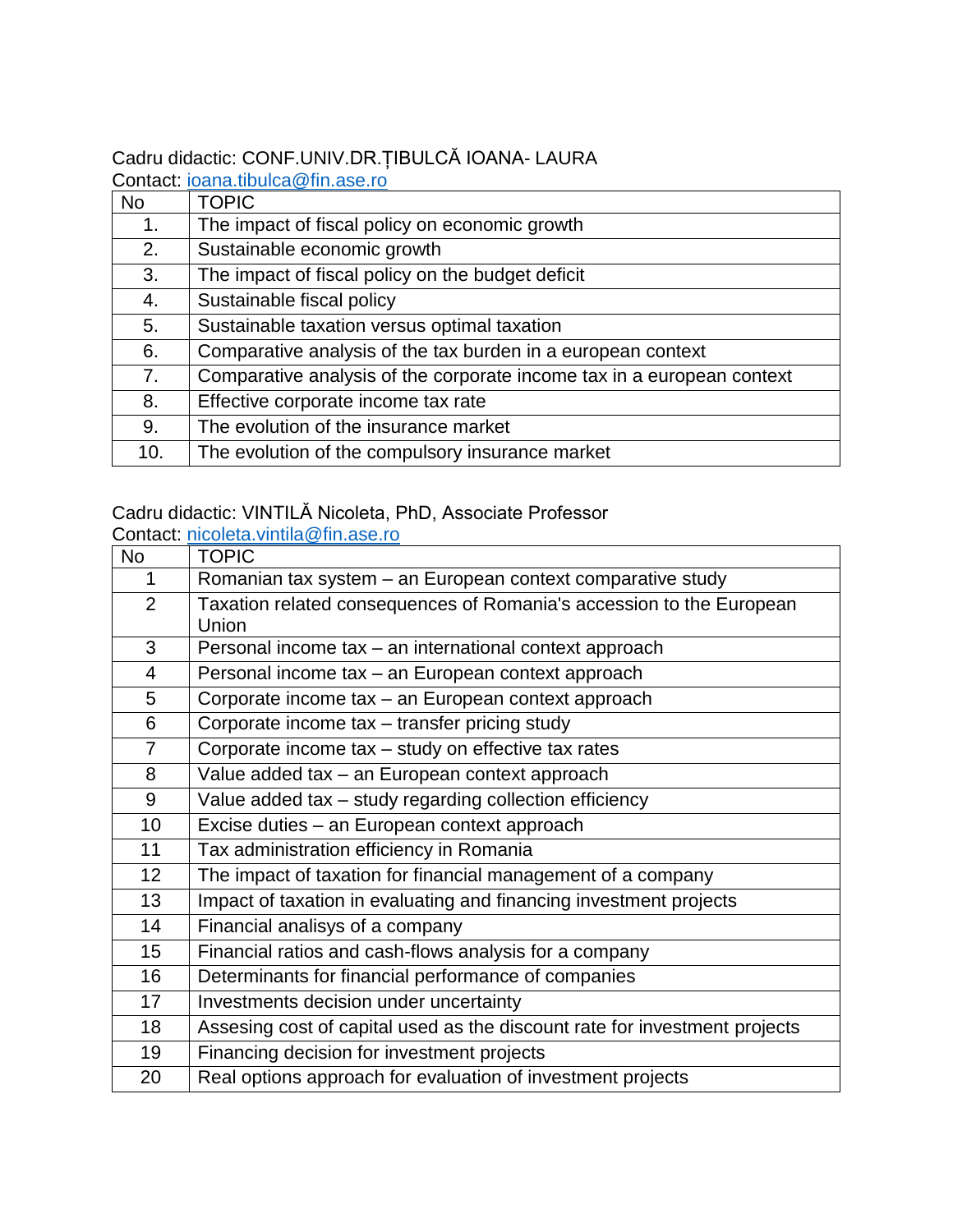**NOTE: The proposed topics are indicative. Students may also choose other topics in the area: Taxation, Corporate Finance, Direct investments and their financing (only after a prior discussion with the professor).**

**Acceptance as advisor is based on a CV and covering letter, motivating the choice for the research area and topic.**

## **2. DEPARTMENT OF MONEY AND BANKIN**

| <b>Professor</b>                    | <b>TOPIC</b>                                                                                        |
|-------------------------------------|-----------------------------------------------------------------------------------------------------|
|                                     | 1. Machine learning: Applications in finance                                                        |
|                                     | 2. Forecasting financial asset prices                                                               |
|                                     | 3. Technical analysis vs. Efficient Markets Hypothesis                                              |
|                                     | 4. Fundamental analysis vs. Technical analysis                                                      |
|                                     | 5. Trading strategies for timing financial asset prices                                             |
| Lect.univ.dr.                       | 6. Equity risk and returns                                                                          |
| <b>ANGHEL DAN</b><br><b>GABRIEL</b> | 7. Diversifying portfolios of financial assets                                                      |
|                                     | 8. Cryptocurrency risk and returns                                                                  |
|                                     | 9. Blockchain and cryptocurrencies                                                                  |
|                                     | 10. Behavioural Finance: Implications for financial asset prices                                    |
|                                     | 11. Speculative bubbles in the capital market                                                       |
|                                     | Contact: dan.anghel@fin.ase.ro                                                                      |
|                                     | 1. Determinants of households' saving behavior                                                      |
|                                     | 2. Lending activity - determinant factors and dynamics                                              |
|                                     | 3. Nonperforming loans: quantitative analysis of the leading factors                                |
| Prof.univ.dr.                       | 4. Assessment of the performance indicators related to banking activity                             |
| <b>BOITAN IUSTINA</b>               | 5. The impact of digitalization on financial inclusion                                              |
| <b>ALINA</b>                        | 6. Cryptocurrencies: prospects, threats and determinants of their dynamics                          |
|                                     | 7. Assessment of the interplay between migration and the real economy                               |
|                                     | 8. The impact exerted by migration on the financial system                                          |
|                                     | Contact: iustina.boitan@fin.ase.ro                                                                  |
|                                     | 1. The market risk assessment using the value at risk method                                        |
|                                     | 2. The impact of the minimum capital requirements changes on the credit<br>institutions' activities |
| Conf.univ.dr.                       | 3. The liquidity risk management for a credit institution                                           |
| <b>DUMITRESCU</b>                   | 4. Unconventional monetary policies                                                                 |
| <b>BOGDAN ANDREI</b>                | 5. The money multiplier in Romania                                                                  |
|                                     | 6. Monetary policy transmission mechanisms                                                          |
|                                     | 7. The inflation targeting regime in Romania                                                        |
|                                     | 8. The nominal convergence of the Romanian economy in the context of EMU<br>integration             |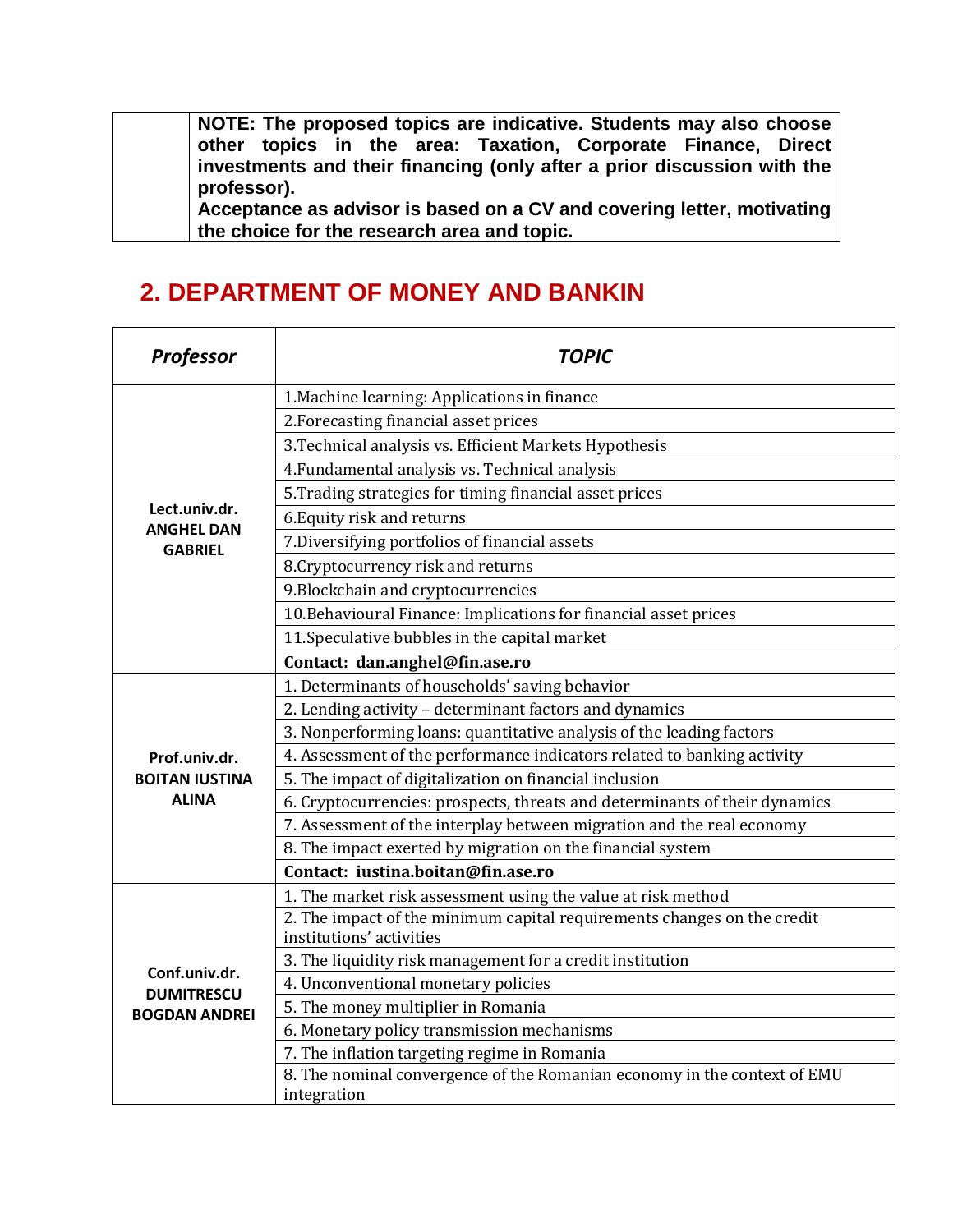|                                              | 9. The real convergence in Romania in the context of EMU integration              |
|----------------------------------------------|-----------------------------------------------------------------------------------|
|                                              | 10. Euro adoption in Romania                                                      |
|                                              | 11. The money demand in Romania                                                   |
|                                              | 12. The analysis of the inflation evolution in Romania.                           |
|                                              | Contact: bogdan.dumitrescu@fin.ase.ro                                             |
|                                              | 1. Exchange Rate Determinants                                                     |
|                                              | 2. Current Account Deficit Determinants                                           |
|                                              | 3. Real Exchange Rate                                                             |
|                                              | 4. Exchange Rate- Inflation Correlation                                           |
| Lect.univ.dr.                                | 5. Exchange Rate-Interest Rate Correlation                                        |
| <b>HÂNDOREANU</b><br><b>CĂTĂLINA ADRIANA</b> | 6. National Bank of Romania Monetary Policy                                       |
|                                              | 7. Exchange Rate Risk Management                                                  |
|                                              | 8. Equity Valuation                                                               |
|                                              | 9. Portfolio Management                                                           |
|                                              | Contact: catalina.handoreanu@fin.ase.ro                                           |
|                                              | 1. Asset pricing models                                                           |
|                                              | 2. Models for estimating the volatility of financial assets                       |
|                                              | 3. Models for evaluating financial derivatives                                    |
|                                              | 4. Models for evaluating interest rate derivatives                                |
|                                              | 5. Models for evaluating credit derivatives                                       |
|                                              | 6. Models for quantifying market risk                                             |
|                                              | 7. Models for quantifying credit risk                                             |
|                                              | 8. Optimal hedging models                                                         |
|                                              | 9. The use of derivatives in risk management                                      |
|                                              | 10. Strategies of monetary policy                                                 |
|                                              | 11. Inflation targeting                                                           |
| Prof.univ.dr.                                | 12. Transmission mechanisms of monetary policy                                    |
| <b>NECULA CIPRIAN</b>                        | 13. Macroeconomic models for analyzing monetary policy                            |
|                                              | 14. The role of automatic stabilizers                                             |
|                                              | 15. The sustainability of public finances                                         |
|                                              | 16. The exchange rate and macroeconomic stability                                 |
|                                              | 17. Models of economic growth                                                     |
|                                              | 18. Interconnections between the financial sector and the real economy            |
|                                              | 19. The asymmetry of information in the financial sector                          |
|                                              | 20. Models for optimal management of pension funds                                |
|                                              | 21. The macroeconomic impact of an aging population                               |
|                                              | 22. The social security system and macroeconomic stability                        |
|                                              | Contact: ciprian.necula@fin.ase.ro                                                |
|                                              | 1. Profitability and products of the banks acting in Romania                      |
| Conf.univ.dr.                                | 2. Banking products and the technological development                             |
| <b>NITESCU DAN</b>                           | 3. Banking products and services within the pandemic context                      |
| <b>COSTIN</b>                                | 4. Dynamic change in regulations and the impact for banking products and services |
|                                              | 5. Banking products and financing mechanisms for international trade              |